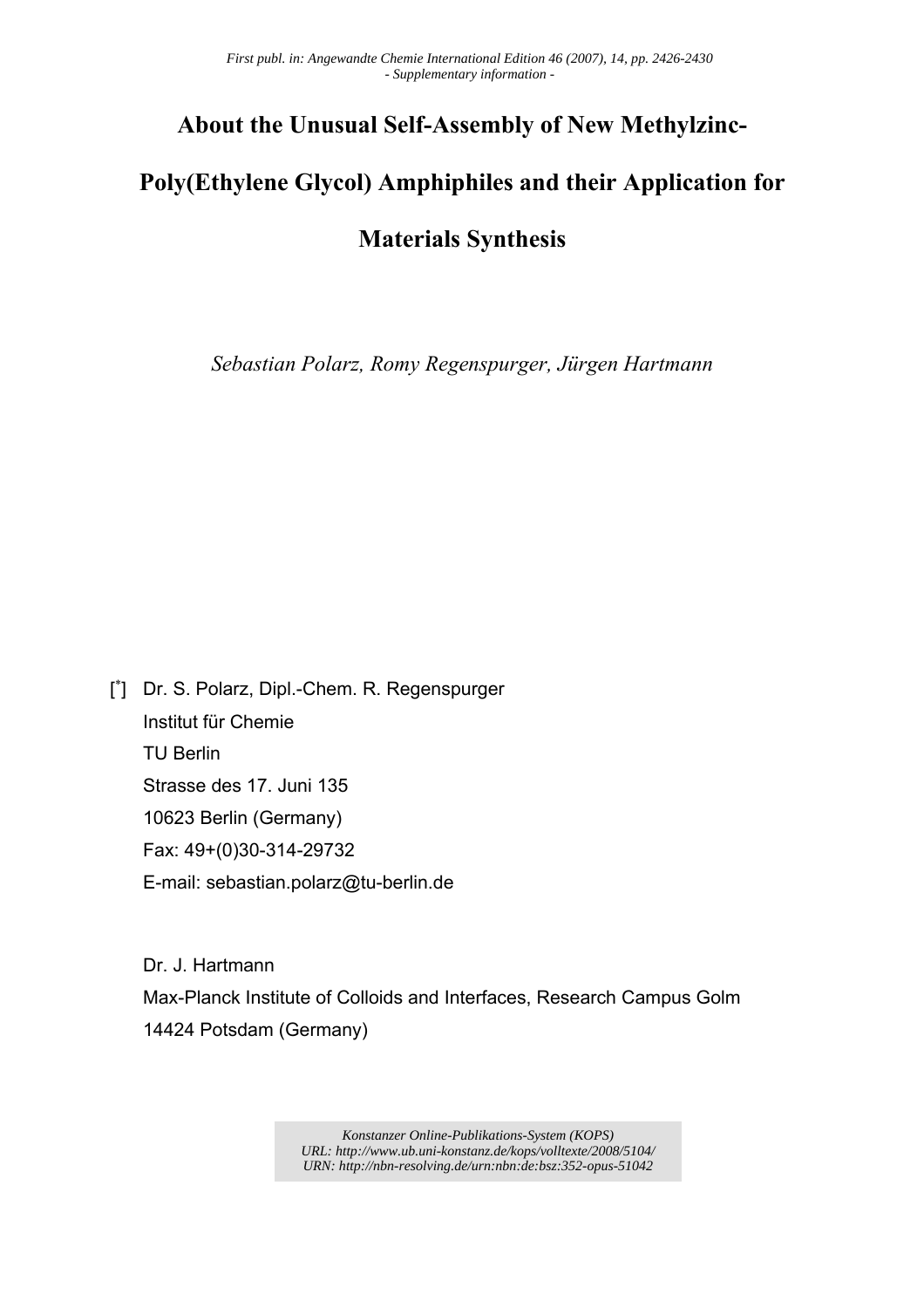#### **Supplementary information**

**SI-1:** Reaction scheme.

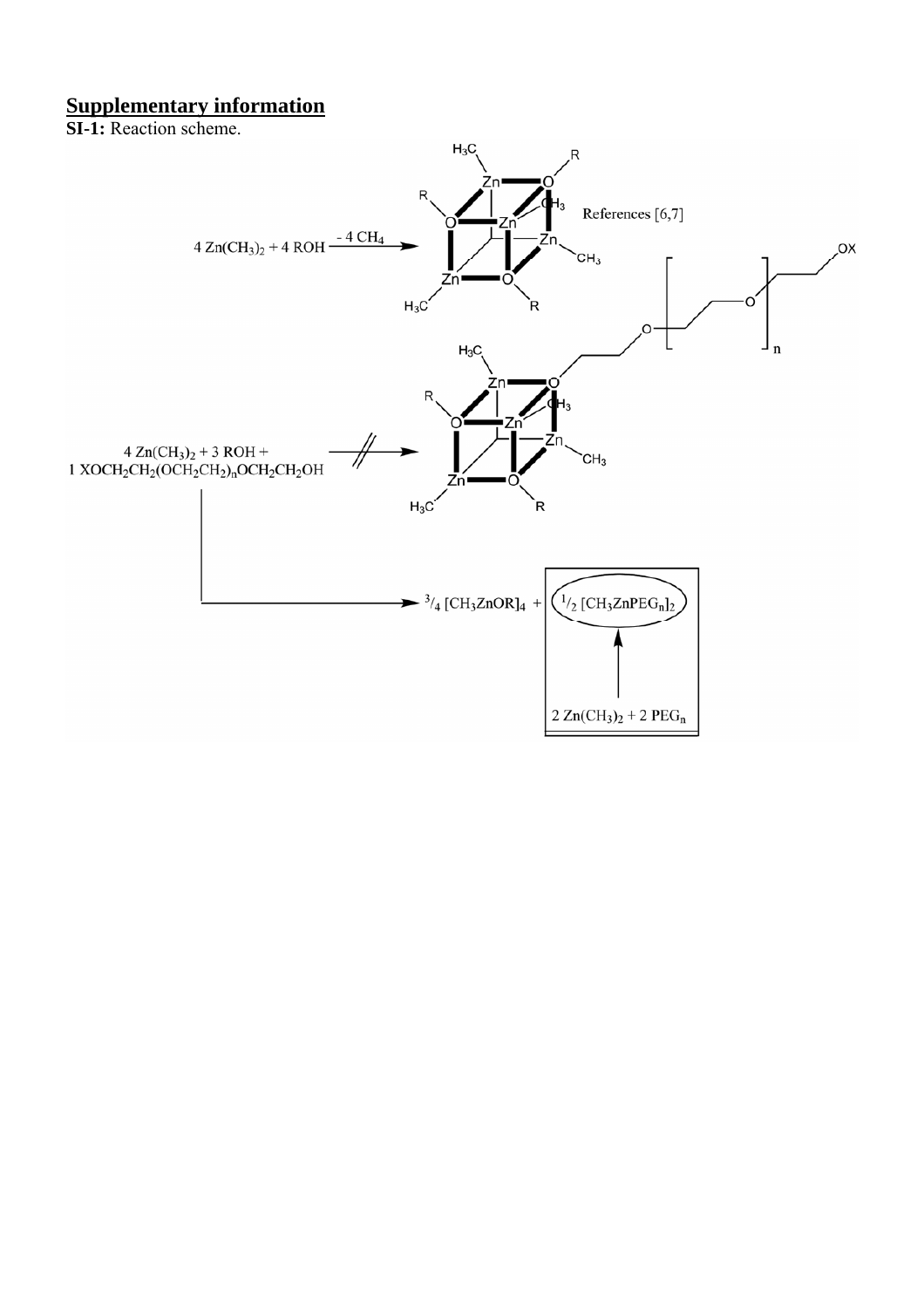**SI-2**: FT-IR spectra of the pure PEG400 as a reference (red) and of the dried [MeZnOPEG400]-gel (blue; for better comparison mirrored at the x-axis).

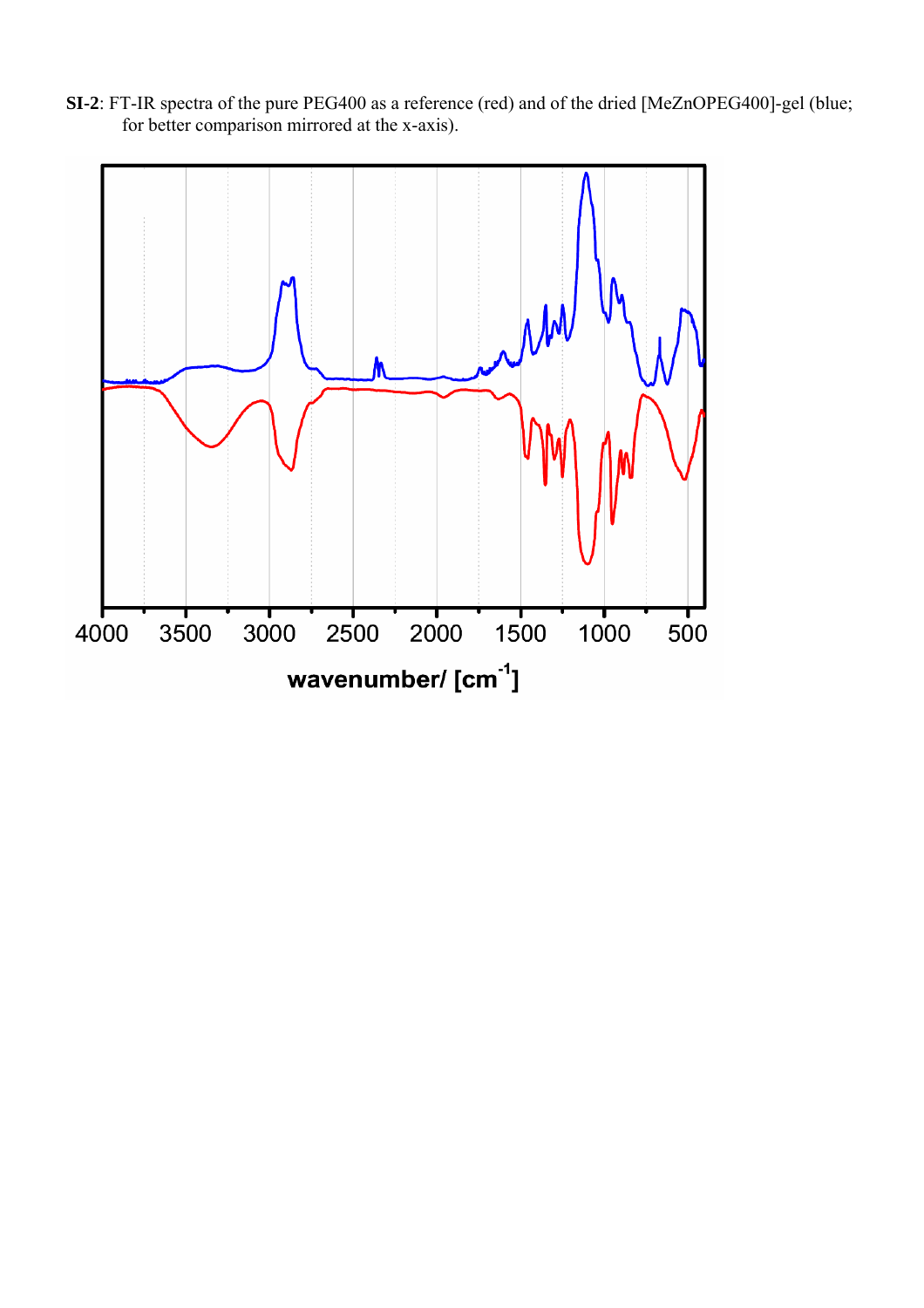**SI-3**: <sup>1</sup>H-NMR spectra of  $PEG_{400}$ -OMe (blue) as a reference and  $[MeZn-OPEG_{400}OMe]$  (red) in deuterated toluene as a solvent.(for better comparison mirrored at the x-axis).

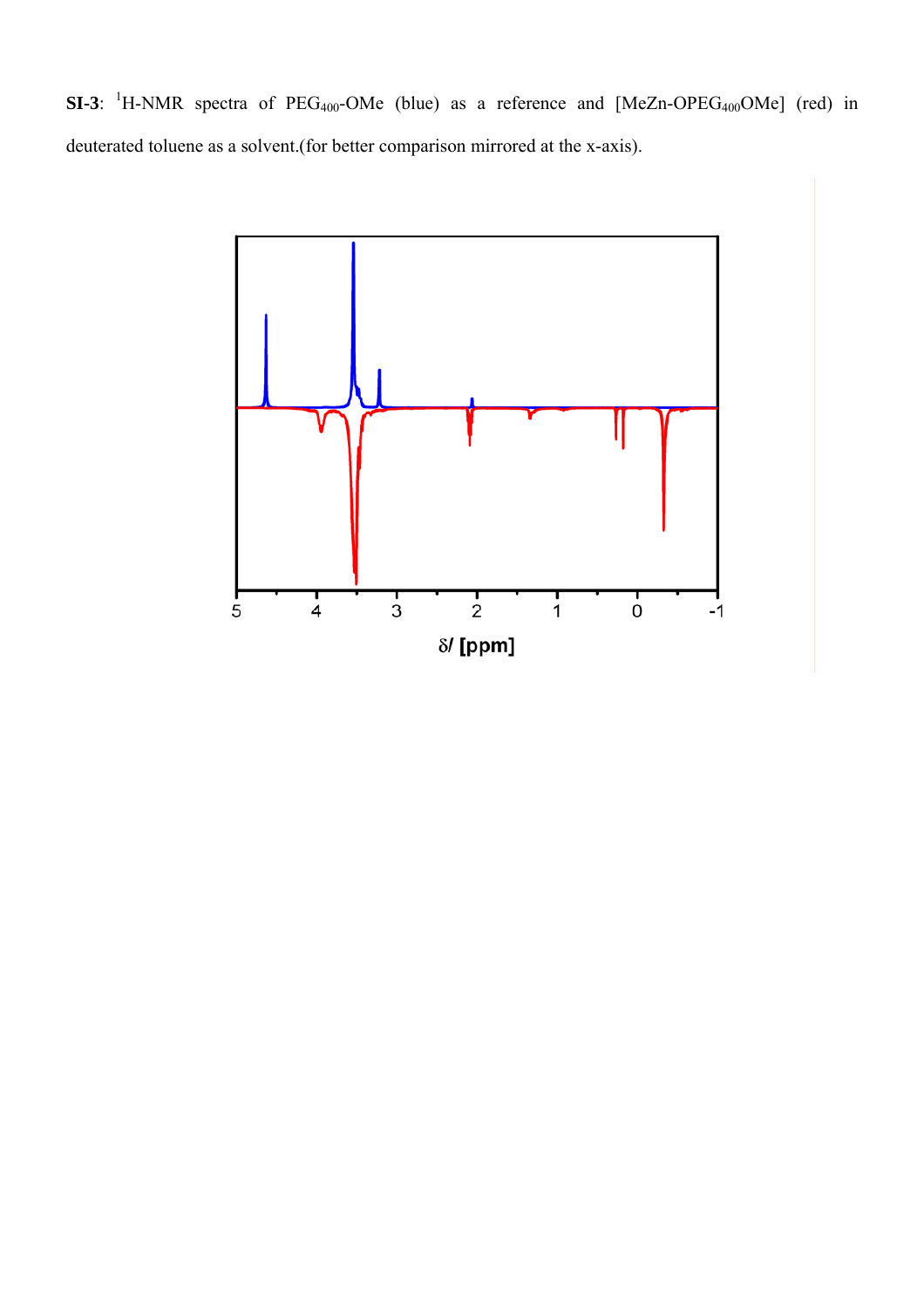SI-4: Polarization microscopy and mechanical properties of the  $[MeZnOPEG_n]$ -gels:



Photographic images of a dried [MeZnOPEG<sub>n</sub>]-gel mechanically disrupted by a syringe needle (a) and self-reparing after 24h storage (b). (c) shows the material between crossed polarizers indicating the strong birefringence.

It is worth mentioning that while  $PEG_{400}$  (as well as  $PEG_{200}$ ) is a liquid at RT, the vacuum-dried [MeZn-OPEG<sub>n</sub>] materials possess glass-like characteristics (Fig. SI3a,b). The gel is relatively hard but it can be disrupted for instance by a syringe needle as shown in Fig. 3a. While the crack-morphology is characteristic for a solid-material, during 24h the crack has disappeared and one obtains a homogeneous, transparent gel (again).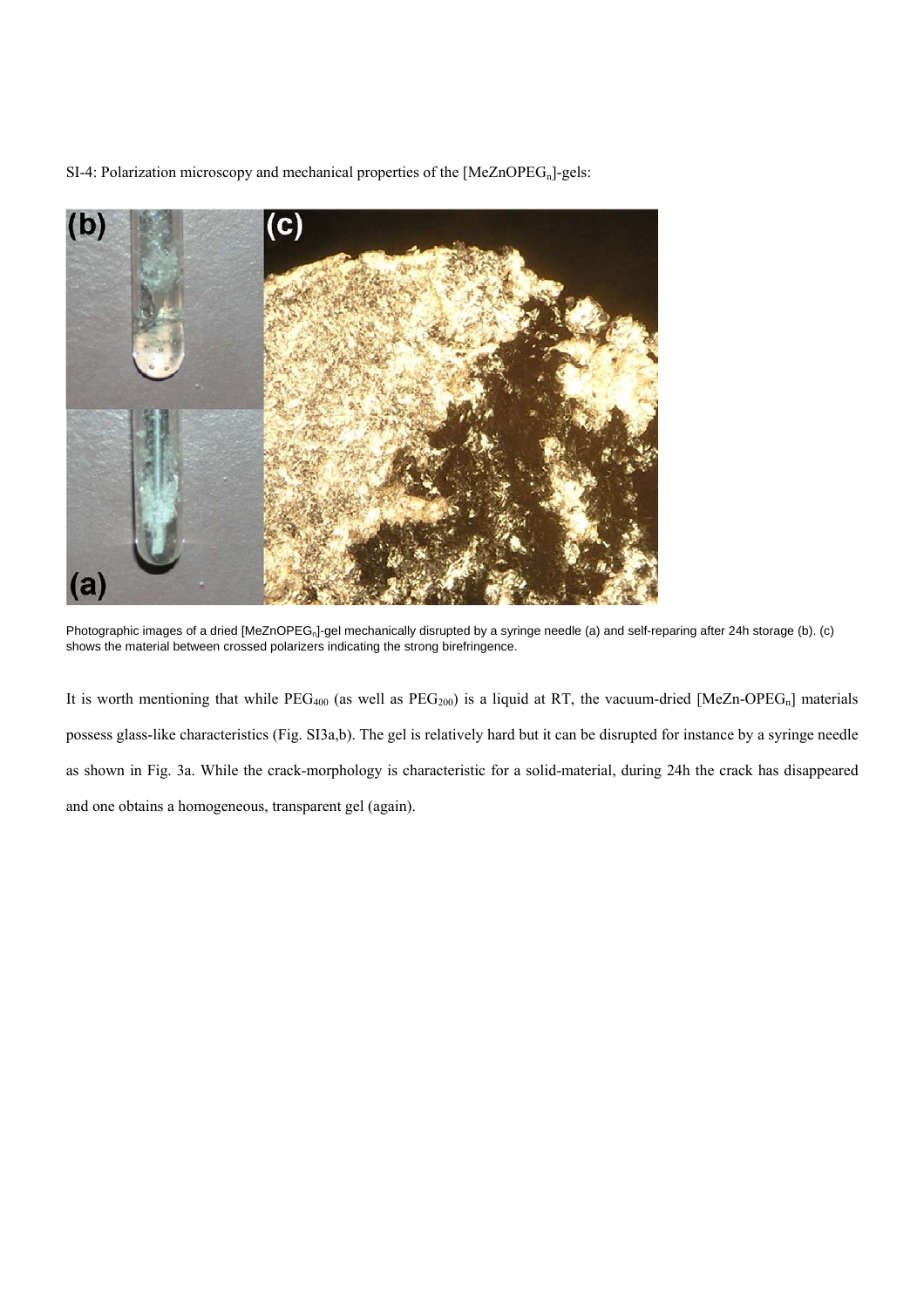### **SI-5**: EDX-spectra of the supercritically dried [MeZnOPEG<sub>400</sub>]-gel.



The spectrum shows signals for carbon, oxygen and zinc belonging to the [MeZnOPEGn]-gel. The signal for gold is caused by

the gold-sputtering used for the preparation of the SEM sample.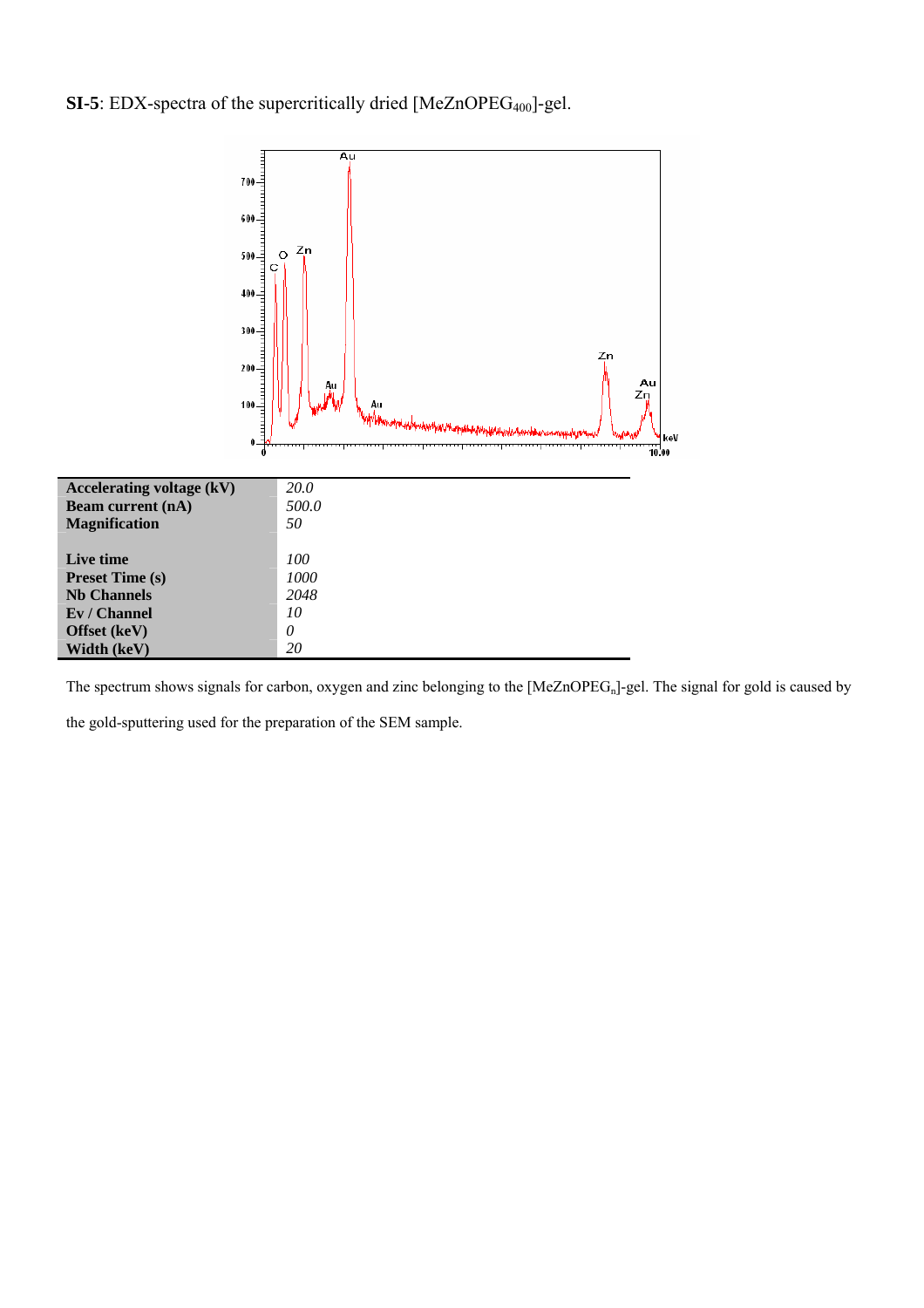**SI-6**: DLS-measurements (particle size distribution function) of the initial suspensions of the [MeZnOPEG<sub>400</sub>] synthesis.

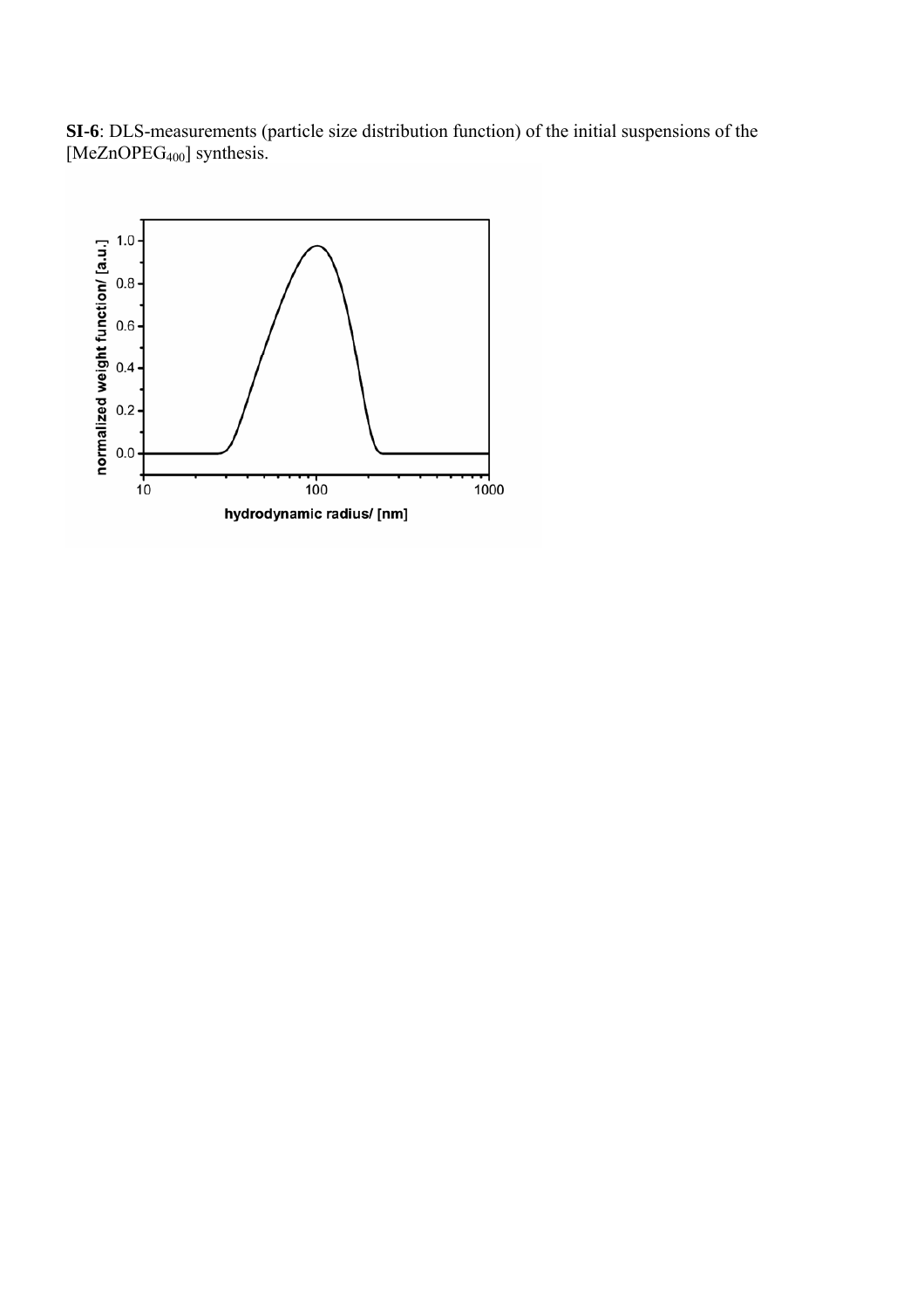Figure SI-7: FT-IR spectra for the preparation of ZnO from [MeZnOPEG<sub>400</sub>].



By comparison to the spectrum of bulk ZnO as a reference, it can be seen that also from [MeZnOPEG<sub>n</sub>] pure ZnO can be obtained.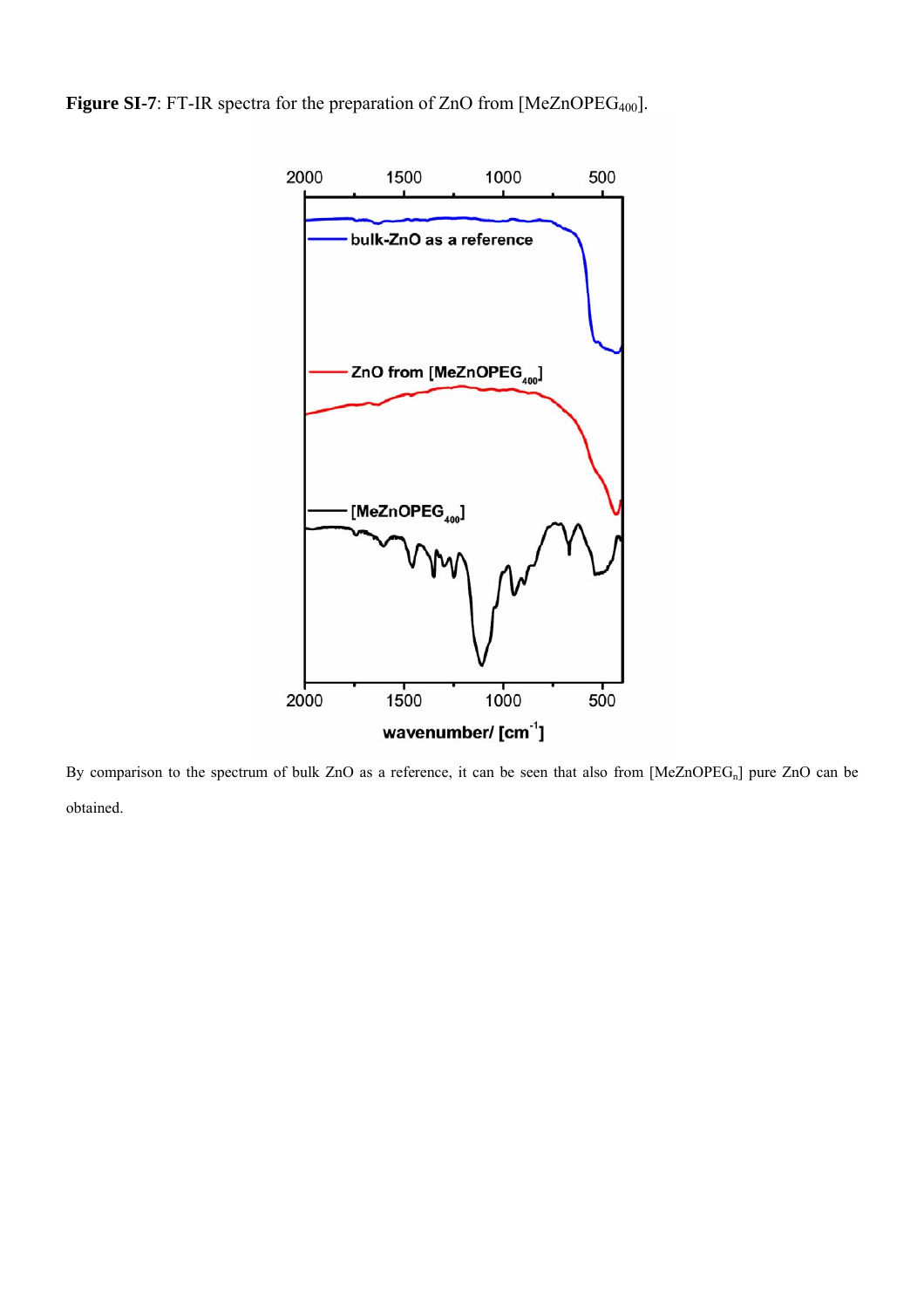**Fig. SI-8**: TGA-data.

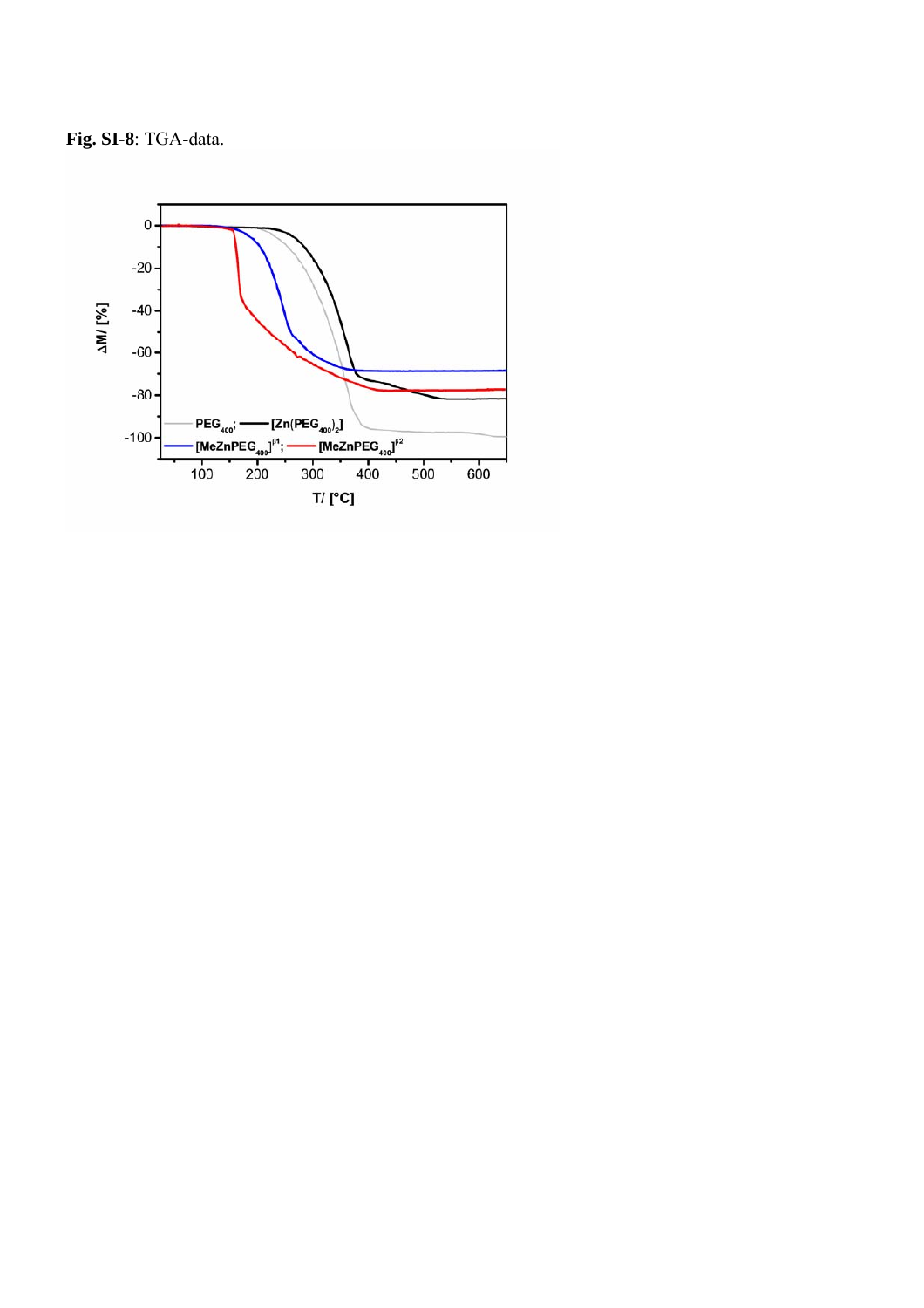**Figure SI-9:** Isotherms (adsorption branches) from N<sub>2</sub> physisorption measurements of three mesoporous ZnO materials derived from [MeZnOPEG<sub>n</sub>]-gels with different PEG-length.